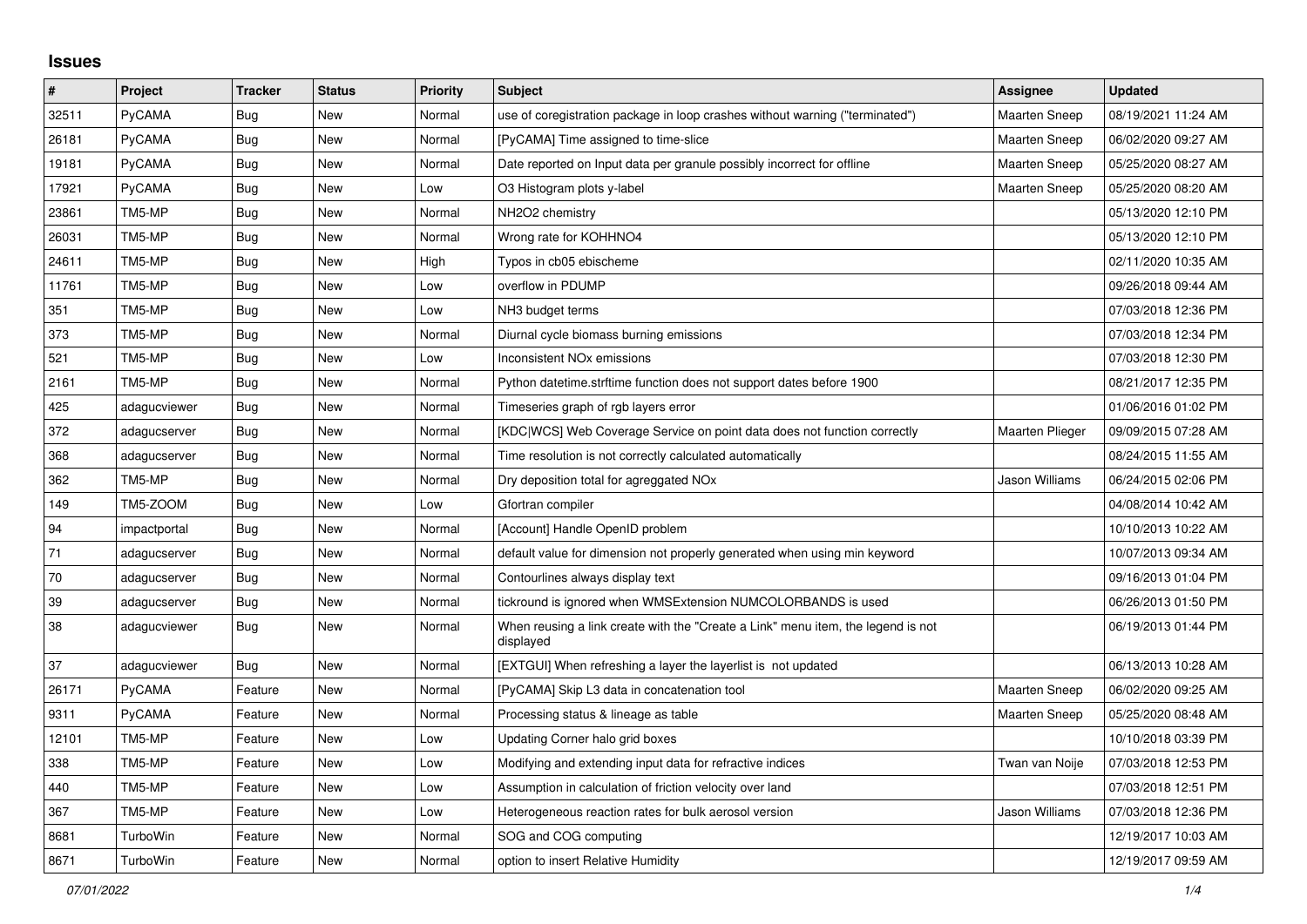| $\vert$ #    | Project         | <b>Tracker</b> | <b>Status</b> | <b>Priority</b> | <b>Subject</b>                                                                                     | <b>Assignee</b>      | <b>Updated</b>      |
|--------------|-----------------|----------------|---------------|-----------------|----------------------------------------------------------------------------------------------------|----------------------|---------------------|
| 8661         | TurboWin        | Feature        | New           | Normal          | instruction videos                                                                                 |                      | 12/19/2017 09:49 AM |
| 8651         | TurboWin        | Feature        | <b>New</b>    | Normal          | update to WMO cloud atlas                                                                          |                      | 12/19/2017 09:46 AM |
| 8641         | TurboWin        | Feature        | New           | Normal          | plot position offline                                                                              |                      | 12/19/2017 09:44 AM |
| 8621         | TurboWin        | Feature        | <b>New</b>    | Normal          | WOW upload                                                                                         |                      | 12/19/2017 09:42 AM |
| 8611         | <b>TurboWin</b> | Feature        | <b>New</b>    | Normal          | displaying latest obs                                                                              |                      | 12/19/2017 09:36 AM |
| 1013         | subproject 1    | Feature        | <b>New</b>    | Normal          | test subproject task gantt                                                                         |                      | 12/20/2016 09:10 AM |
| 1012         | dummy           | Feature        | <b>New</b>    | Normal          | test gantt main project                                                                            |                      | 12/20/2016 09:09 AM |
| 350          | impactportal    | Feature        | New           | Normal          | Add a link to go to the basket at the bottom of the data discovery page                            |                      | 03/19/2015 10:59 AM |
| 82           | impactportal    | Feature        | New           | Normal          | [GUI] Improve error messages                                                                       |                      | 10/10/2013 10:22 AM |
| 85           | impactportal    | Feature        | <b>New</b>    | Low             | [Basket]Enable grouping of data in datasets                                                        |                      | 10/10/2013 10:22 AM |
| 86           | impactportal    | Feature        | New           | Normal          | [Account] Keep history of what has been processed                                                  |                      | 10/10/2013 10:22 AM |
| 87           | impactportal    | Feature        | <b>New</b>    | Normal          | [Map & Plot] Enable to select multiple data from basket for plotting and mapping                   |                      | 10/10/2013 10:22 AM |
| 89           | impactportal    | Feature        | New           | Normal          | [Map&Plot]Generic data selection widget                                                            |                      | 10/10/2013 10:22 AM |
| $ 90\rangle$ | impactportal    | Feature        | <b>New</b>    | Normal          | [Use cases] Precoocked data selection widget with use case data                                    |                      | 10/10/2013 10:22 AM |
| 91           | impactportal    | Feature        | <b>New</b>    | Normal          | [Basket] Move Basket in menu bar                                                                   |                      | 10/10/2013 10:22 AM |
| 74           | impactportal    | Feature        | New           | Normal          | [Search] Free text search: resolve on server not in browser                                        |                      | 10/10/2013 10:22 AM |
| 76           | impactportal    | Feature        | <b>New</b>    | Low             | [Search] Group search results in folders                                                           |                      | 10/10/2013 10:22 AM |
| 77           | impactportal    | Feature        | New           | Normal          | [Data] Provide ECLISE data in climate4impact                                                       |                      | 10/10/2013 10:22 AM |
| 81           | impactportal    | Feature        | New           | Normal          | [Transformations] Time series plots WPS for multiple datasets                                      |                      | 10/10/2013 10:22 AM |
| 61           | adagucviewer    | Feature        | New           | Normal          | Custom coordinate systems can not be choosed, only the predefined in the map type are<br>available |                      | 07/17/2013 12:21 PM |
| 30011        | PyCAMA          | Support        | <b>New</b>    | Normal          | [PyCAMA] Prepare release of 1.0                                                                    | Maarten Sneep        | 12/01/2021 10:49 AM |
| 28421        | PyCAMA          | Support        | <b>New</b>    | Normal          | Prepare for version 2 quality control monitoring.                                                  | Jacques Claas        | 12/01/2020 05:39 PM |
| 26231        | PyCAMA          | Support        | New           | Normal          | [PyCAMA] Verify configuration of PyCAMA for daily extractions                                      | Jacques Claas        | 12/01/2020 05:30 PM |
| 27841        | PyCAMA          | Support        | <b>New</b>    | Normal          | [PyCAMA] update filters for HCHO (possibly others) to exclude data with QA value < 0.5             | Maarten Sneep        | 10/20/2020 11:43 AM |
| 13811        | PyCAMA          | Support        | New           | Normal          | PyCAMA L2QC Reporting Bugs                                                                         | <b>Maarten Sneep</b> | 04/28/2020 11:43 AM |
| 10281        | TM5-MP          | Task           | New           | Low             | Dry deposition of gas-phase H2SO4 and DMS                                                          |                      | 07/03/2018 12:51 PM |
| 439          | TM5-MP          | Task           | New           | Low             | Treatment of ice clouds in photolysis                                                              |                      | 07/03/2018 12:35 PM |
| 8631         | TurboWin        | Task           | New           | Normal          | Help files update                                                                                  |                      | 12/19/2017 09:43 AM |
| 501          | WOW-NL          | Task           | New           | Normal          | HTTP 301 redirection                                                                               | Martin Stam          | 03/22/2016 09:07 AM |
| 26711        | TM5-MP          | Bug            | In Progress   | Normal          | missing values for lon and lat in regions file                                                     |                      | 07/02/2020 08:27 PM |
| 20141        | TM5-MP          | Bug            | In Progress   | Low             | PDUMP temperature field is zero                                                                    |                      | 07/26/2019 02:45 PM |
| 595          | TM5-MP          | Bug            | In Progress   | Normal          | Generation of qsub job file seems broken                                                           |                      | 07/03/2018 12:39 PM |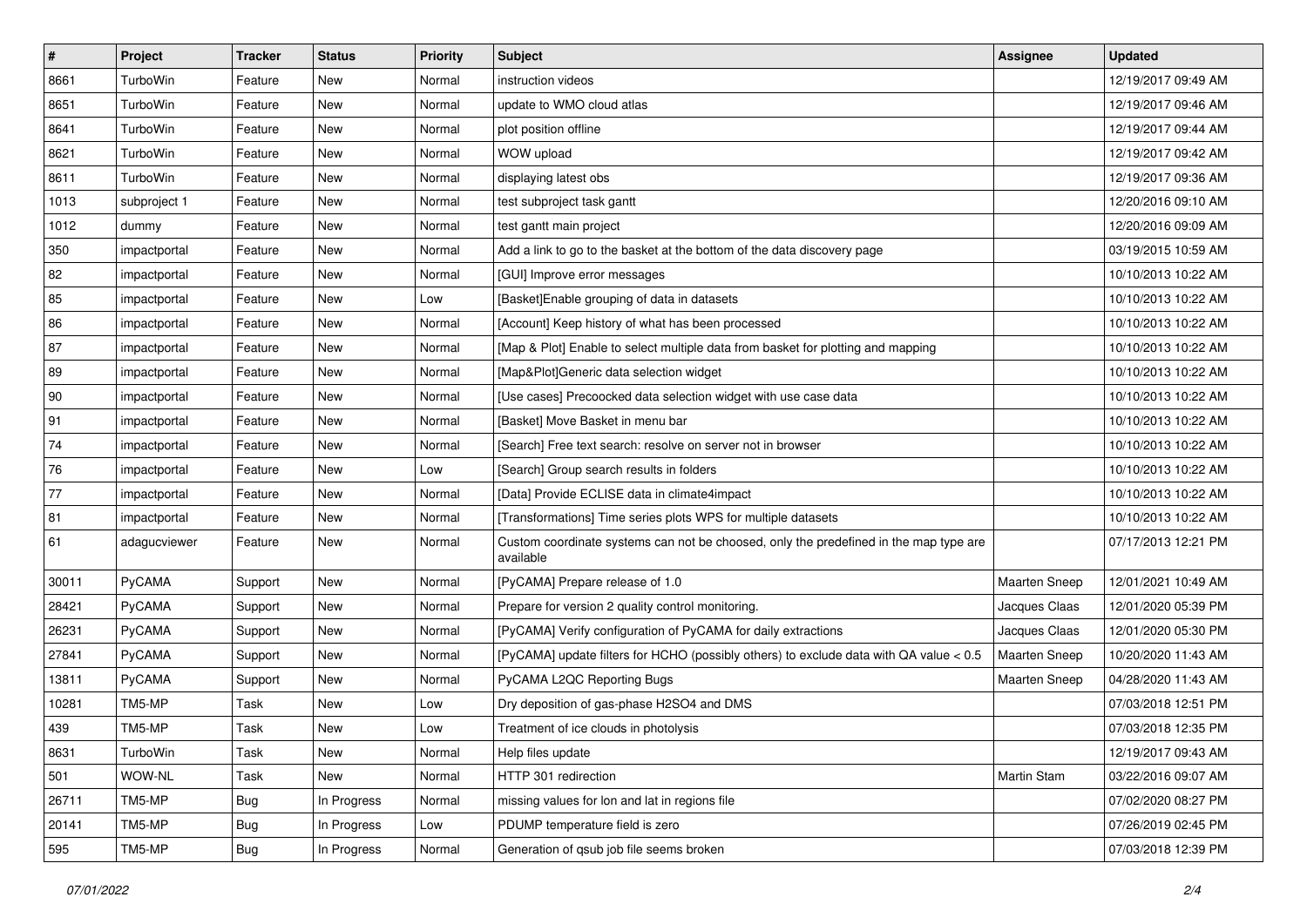| $\pmb{\#}$ | Project      | <b>Tracker</b> | <b>Status</b> | <b>Priority</b> | <b>Subject</b>                                                                                            | Assignee             | <b>Updated</b>      |
|------------|--------------|----------------|---------------|-----------------|-----------------------------------------------------------------------------------------------------------|----------------------|---------------------|
| 549        | TM5-MP       | <b>Bug</b>     | In Progress   | High            | Restarbility broken                                                                                       | Philippe Le Sager    | 03/17/2017 11:40 AM |
| 320        | TM5-MP       | Bug            | In Progress   | Low             | <b>Budget inconsistencies</b>                                                                             | Philippe Le Sager    | 01/28/2016 01:00 PM |
| 944        | PyCAMA       | Feature        | In Progress   | Normal          | Documentation of internal workings of PyCAMA                                                              | Maarten Sneep        | 12/09/2020 11:13 AM |
| 23221      | TM5-MP       | Feature        | In Progress   | Normal          | Remapping of M7 dry/wet radii from restart file missing                                                   |                      | 12/05/2019 11:07 AM |
| 8931       | TM5-MP       | Feature        | In Progress   | Low             | removing dependence on HDF4                                                                               |                      | 11/18/2019 02:07 PM |
| 558        | PyCAMA       | Feature        | In Progress   | Normal          | Coregistration                                                                                            | Maarten Sneep        | 11/06/2018 05:47 PM |
| 10221      | TM5-MP       | Feature        | In Progress   | Normal          | MOGUNTIA and KPP                                                                                          |                      | 09/20/2018 01:59 PM |
| 336        | TM5-MP       | Feature        | In Progress   | Normal          | budget consistent with mmix                                                                               | Philippe Le Sager    | 12/01/2015 10:05 AM |
| 26241      | PyCAMA       | Support        | In Progress   | Normal          | [PyCAMA] Supply list of up to 12 parameters you want to follow over time                                  | Jacques Claas        | 12/01/2020 05:34 PM |
| 574        | TM5-MP       | Support        | In Progress   | Normal          | Optimization of ebischeme can be problematic                                                              | Philippe Le Sager    | 12/20/2017 12:29 PM |
| 34921      | PyCAMA       | <b>Bug</b>     | Resolved      | Normal          | Requested time not covered in CTM file                                                                    | Maarten Sneep        | 03/21/2022 09:52 AM |
| 35711      | PyCAMA       | Bug            | Resolved      | Normal          | Delete useless get_pressures function in TM5_profile.py                                                   | Maarten Sneep        | 03/21/2022 09:48 AM |
| 33291      | PyCAMA       | Bug            | Resolved      | Normal          | [PDGS-ANOM-8804] Processing error on ALH                                                                  | Maarten Sneep        | 10/05/2021 05:33 PM |
| 28981      | PyCAMA       | <b>Bug</b>     | Resolved      | Normal          | [PyCAMA] Hard crash when processing NPP data                                                              | Maarten Sneep        | 11/27/2020 11:54 AM |
| 27221      | PyCAMA       | Bug            | Resolved      | Normal          | [PyCAMA] crash when encountering empty files                                                              | Maarten Sneep        | 07/28/2020 01:24 PM |
| 27251      | PyCAMA       | Bug            | Resolved      | Normal          | [PyCAMA] incompatibility with python 3.3                                                                  | Maarten Sneep        | 07/24/2020 08:23 AM |
| 158        | impactportal | Bug            | Resolved      | Normal          | [OPENDAP] Wrong HTTP status code when file is missing: 403 instead of 404.                                | Maarten Plieger      | 03/19/2015 09:53 AM |
| 159        | impactportal | <b>Bug</b>     | Resolved      | Normal          | [WPS] When submitting a WPS job, the XML status document is sometimes not directly<br>available --> Error | Maarten Plieger      | 03/19/2015 09:52 AM |
| 210        | impactportal | <b>Bug</b>     | Resolved      | Normal          | OpenID composer accepts only names from 3 characters or more                                              | Maarten Plieger      | 03/19/2015 09:52 AM |
| 349        | impactportal | Bug            | Resolved      | High            | WPS for simple indices fails with SAX Exception                                                           |                      | 03/19/2015 09:44 AM |
| 161        | adagucserver | <b>Bug</b>     | Resolved      | Normal          | Point datasets where the data starts with a nodata value are not displayed at all                         | Maarten Plieger      | 07/25/2014 12:46 PM |
| 62         | adagucserver | <b>Bug</b>     | Resolved      | Normal          | Special tokens like < and > are not encoded in the GetCapabilities document                               | Maarten Plieger      | 07/25/2014 12:05 PM |
| 35721      | PyCAMA       | Feature        | Resolved      | Normal          | Speed up get_profiles and get_temperature by numba                                                        | <b>Maarten Sneep</b> | 03/21/2022 10:55 AM |
| 1511       | PyCAMA       | Feature        | Resolved      | Normal          | Synchronization of variables                                                                              | <b>Maarten Sneep</b> | 08/21/2020 07:37 AM |
| 27361      | PyCAMA       | Feature        | Resolved      | Normal          | [PyCAMA] record the file names of the input granules.                                                     | Maarten Sneep        | 07/29/2020 03:23 PM |
| 22591      | PyCAMA       | Feature        | Resolved      | Normal          | Implement O3_TCL on L2QC website                                                                          | Mark ter Linden      | 11/09/2019 05:03 PM |
| 80         | impactportal | Feature        | Resolved      | Normal          | [Transformation] CDO indices calculations as WPS service                                                  |                      | 03/19/2015 10:04 AM |
| 83         | impactportal | Feature        | Resolved      | Normal          | [Basket]Add 'Remove all' button                                                                           |                      | 03/19/2015 09:58 AM |
| 84         | impactportal | Feature        | Resolved      | Normal          | [Basket]Enable sorting on basket                                                                          |                      | 03/19/2015 09:57 AM |
| 88         | impactportal | Feature        | Resolved      | Normal          | [Basket]Create widget for basket access in all portal elements                                            |                      | 03/19/2015 09:56 AM |
| 93         | impactportal | Feature        | Resolved      | Normal          | [Basket] Add a "Get All" button to retrieve all items at once                                             |                      | 03/19/2015 09:56 AM |
| 92         | impactportal | Feature        | Resolved      | High            | [Test] Create a test environment to test new versions of climate4impact                                   |                      | 03/19/2015 09:55 AM |